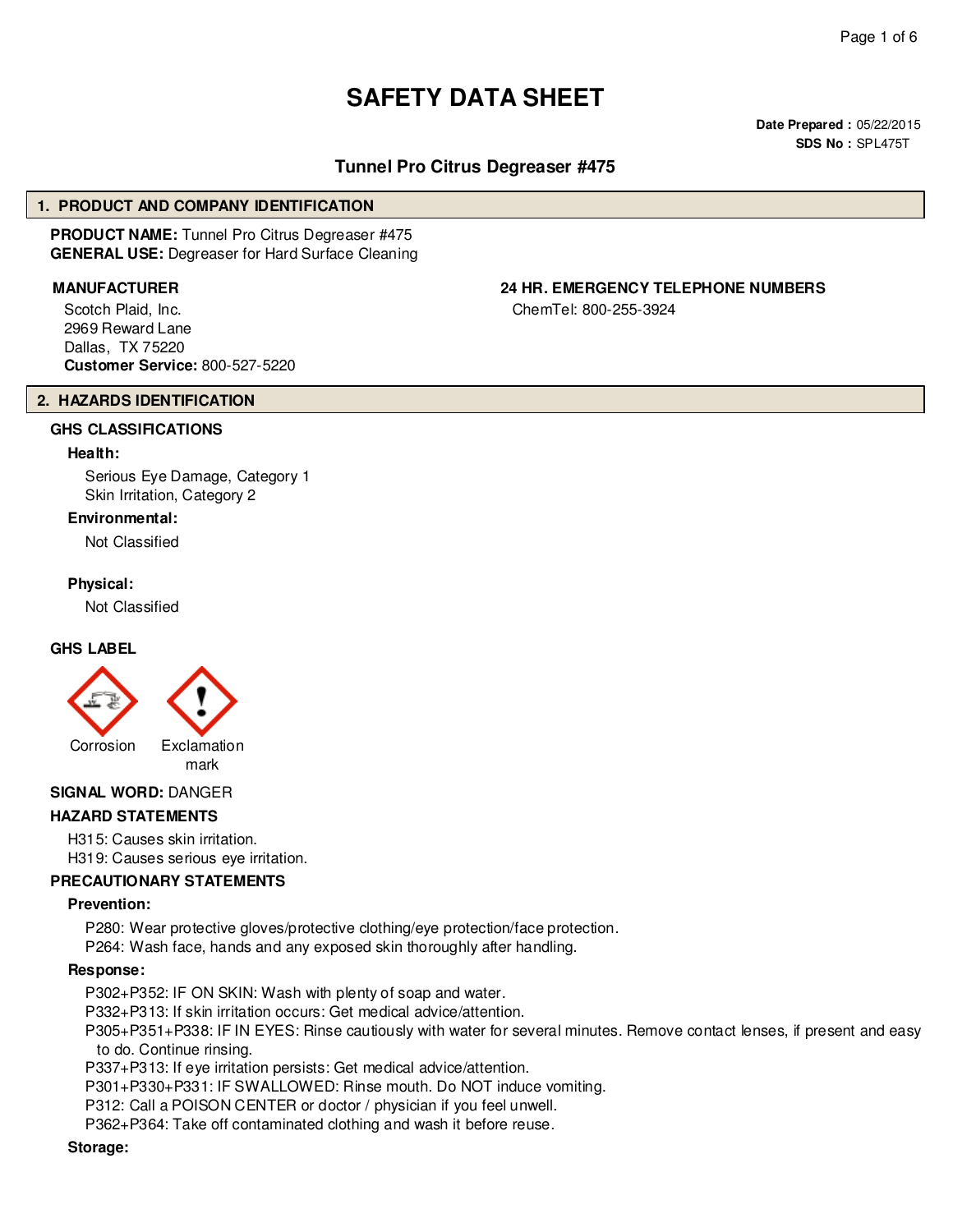P102: Keep out of reach of children.

P234: Keep only in original packaging.

# **Disposal:**

P501: Dispose of contents/container to an approved waste disposal plant.

# **POTENTIAL HEALTH EFFECTS**

**EYES:** Contact causes severe eye irritation.

**SKIN:** Causes skin irritation

# **SKIN ABSORPTION: None Expected.**

**INGESTION:** May cause irritation of the mucous membranes.

**INHALATION:** Inhalation may cause irritation to mucous membranes.

# **MEDICAL CONDITIONS AGGRAVATED:** None known.

# **3. COMPOSITION / INFORMATION ON INGREDIENTS**

| <b>Chemical Name</b>                                                 | $Wt.\%$ | <b>CAS</b> |
|----------------------------------------------------------------------|---------|------------|
| Silicic Acid (H2SiO3), Disodium Salt                                 | $-5$    | 6834-92-0  |
| Glycine, N,n'-1,2-ethanediylbis[n-(carboxymethyl)-, Tetrasodium Salt | - 5     | 64-02-8    |
| ∣ D-limonene                                                         | $-5$    | 5989-27-5  |

# **4. FIRST AID MEASURES**

**EYES:** Immediately flush eyes with plenty of water. Get medical attention, if irritation persists.

**SKIN:** Wash with soap and water. Get medical attention if irritation develops or persists.

**INGESTION:** Do NOT induce vomiting. Never give anything by mouth to an unconscious person. Rinse mouth with water. Consult a physician.

**INHALATION:** Remove victim to fresh air. If irritation persists, get medical attention.

# **SIGNS AND SYMPTOMS OF OVEREXPOSURE**

**EYES:** Contact causes serious eye irritation.

**SKIN:** Contact causes skin irritation.

**INGESTION:** May cause headache and nausea.

**INHALATION:** May cause irritation to mucous membranes.

**ACUTE EFFECTS:** Eye contact may cause stinging, tearing, redness and blurred vision. Skin contact may cause redness and irritation.

**CHRONIC EFFECTS:** None known.

**NOTES TO PHYSICIAN:** Treat symptomatically

#### **5. FIRE FIGHTING MEASURES**

**FLAMMABLE CLASS:** Not flammable or combustible

**EXTINGUISHING MEDIA:** Use dry chemical, carbon dioxide, water spray (fog) or foam when fighting fires involving this material. **EXPLOSION HAZARDS:** None

**FIRE FIGHTING PROCEDURES:** Use fire fighting measures that are appropriate for the local circumstance and the surrounding environment.

**FIRE FIGHTING EQUIPMENT:** Use personal protective equipment

**HAZARDOUS DECOMPOSITION PRODUCTS:** Oxides of Carbon and Nitrogen

# **6. ACCIDENTAL RELEASE MEASURES**

**SMALL SPILL:** After removal, flush contaminated area thoroughly with water.

LARGE SPILL: Dike spilled material or otherwise contain material to ensure runoff does not reach into soil, ditches, sewers and / or groundwater. Transfer material into suitable containers for proper disposal in accordance with local, state and federal regulations.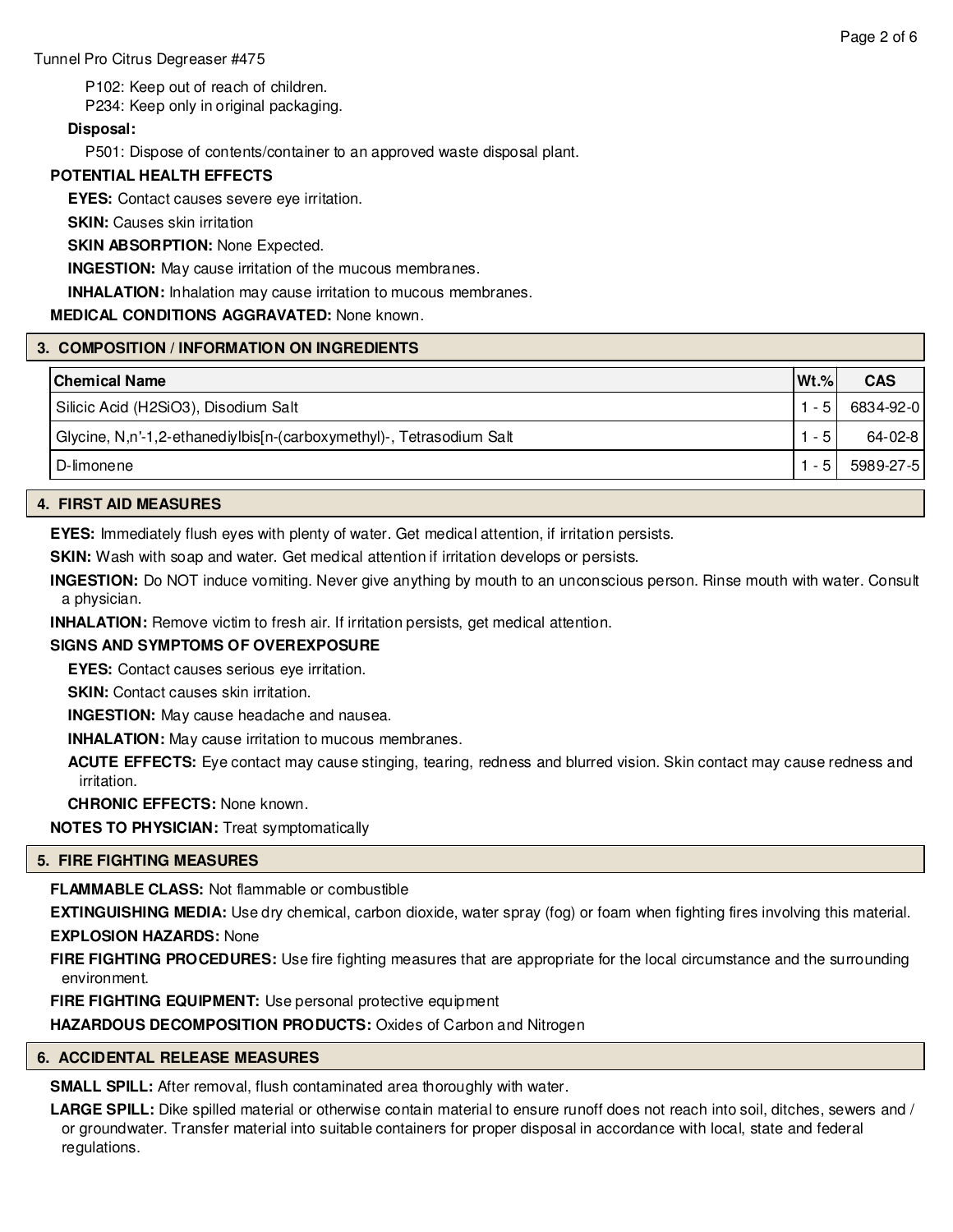# **ENVIRONMENTAL PRECAUTIONS**

**WATER SPILL:** Do not allow material to contaminate waterways.

**LAND SPILL:** Do not allow material to contaminate the soil.

**GENERAL PROCEDURES:** Ensure clean-up is conducted by trained personnel only. Refer to protective measures listed in Sections 7 and 8.

**SPECIAL PROTECTIVE EQUIPMENT:** For personal protection see section 8.

**COMMENTS:** Inform appropriate managerial or supervisory personnel of all environmental releases. Prevent further leakage or spillage if safe to do so.

### **7. HANDLING AND STORAGE**

**GENERAL PROCEDURES:** Handle in accordance with good industrial hygiene and safety procedures. Use personal protection recommended in Section 8. Follow all product label instructions.

**HANDLING:** Follow all SDS/label precautions even after container is emptied because it may retain product residues.

**STORAGE:** Keep out of reach of children. Store in original container in a cool, dry and well ventilated area.

# **8. EXPOSURE CONTROLS / PERSONAL PROTECTION**

# **EXPOSURE GUIDELINES**

| OSHA HAZARDOUS COMPONENTS (29 CFR1910.1200) |            |     |                        |  |  |
|---------------------------------------------|------------|-----|------------------------|--|--|
|                                             |            |     | <b>EXPOSURE LIMITS</b> |  |  |
|                                             |            |     | <b>Supplier OEL</b>    |  |  |
| <b>Chemical Name</b>                        |            | ppm | mg/m <sup>3</sup>      |  |  |
| D-limonene                                  | <b>TWA</b> | 30  |                        |  |  |

# **ENGINEERING CONTROLS:** None usually needed.

# **PERSONAL PROTECTIVE EQUIPMENT**

**EYES AND FACE:** Safety glasses with side shields.

**SKIN:** Chemical resistant gloves.

**RESPIRATORY:** No personal respiratory equipment normally required.

**PROTECTIVE CLOTHING:** Wear suitable protective clothing to prevent contact with skin.

**WORK HYGIENIC PRACTICES:** Wash contaminated clothing before reuse. Wash face, hands and any exposed skin thoroughly after handling.

**OTHER USE PRECAUTIONS:** Protective clothing and equipment should be in accordance with 29 CFR 1910.132 and 1910.133. **COMMENTS:** Eyewash stations and safety showers should always be in place where chemicals are handled and stored.

# **9. PHYSICAL AND CHEMICAL PROPERTIES**

**PHYSICAL STATE:** Liquid **ODOR:** Citrus **ODOR THRESHOLD:** Not determined for this mixture. **APPEARANCE:** Clear liquid **COLOR:** Orange **pH:** 12.0 to 13.0 (full strength) **PERCENT VOLATILE:** (w/w) 70-80% mostly as water. **FLASH POINT AND METHOD:** Non Flammable **FLAMMABLE LIMITS:** Non Flammable **AUTOIGNITION TEMPERATURE:** No data available for this mixture. **VAPOR PRESSURE:** No data available for this mixture. **VAPOR DENSITY:** No data available for this mixture. **BOILING POINT:** Near that of water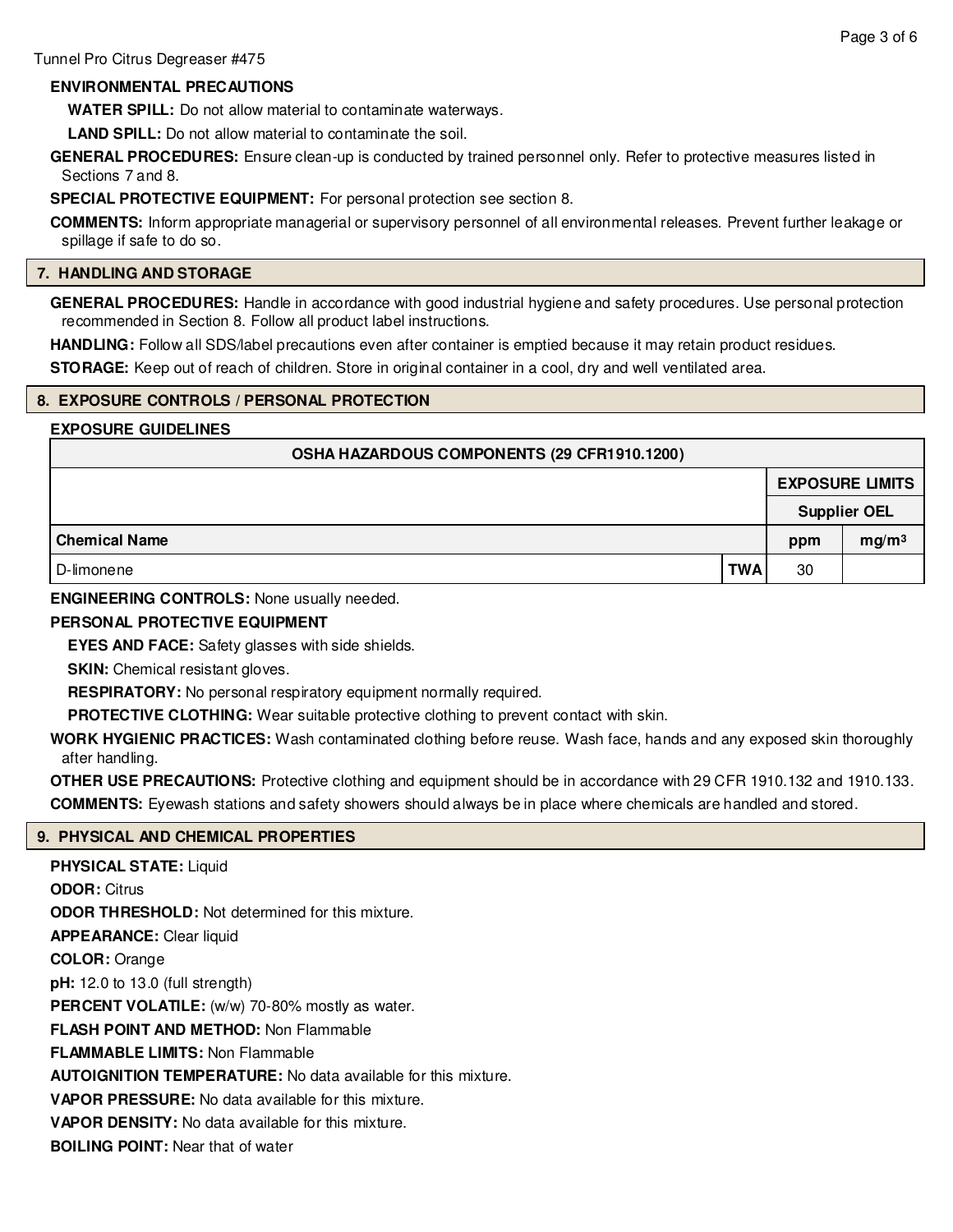**FREEZING POINT:** Near that of water. **THERMAL DECOMPOSITION:** No data available for this mixture. **SOLUBILITY IN WATER:** Complete **EVAPORATION RATE:** Near that of water. **SPECIFIC GRAVITY:** 1.06 to 1.070 g/ml **(VOC):** 1.000 to 5.000 (Weight %) **OXIDIZING PROPERTIES:** This product is not classified as oxidizing

#### **10. STABILITY AND REACTIVITY**

**REACTIVITY:** Stable under normal conditions.

**HAZARDOUS POLYMERIZATION:** Will not occur.

**STABILITY:** Stable under normal conditions.

**CONDITIONS TO AVOID:** Excessive heat or cold.

**POSSIBILITY OF HAZARDOUS REACTIONS:** No dangerous reaction known under conditions of normal use.

**HAZARDOUS DECOMPOSITION PRODUCTS:** Oxides of Carbon and Nitrogen.

**INCOMPATIBLE MATERIALS:** Strong oxidizing agents, strong reducing agents, bases and certain metals.

# **11. TOXICOLOGICAL INFORMATION**

#### **ACUTE**

| <b>Chemical Name</b>                                                 | ORAL $LD_{50}$      | <b>DERMAL LD<sub>50</sub></b> | <b>INHALATION</b><br>$LC_{50}$ |
|----------------------------------------------------------------------|---------------------|-------------------------------|--------------------------------|
| Silicic Acid (H2SiO3), Disodium Salt                                 | 600 mg/kg (rat)     | No data                       | No data                        |
| Glycine, N,n'-1,2-ethanediylbis[n-(carboxymethyl)-, Tetrasodium Salt | 3030 mg/kg<br>(rat) | $> 5000$ mg/kg<br>(rabbit)    | Not determined                 |
| D-limonene                                                           | 4400 mg/kg<br>(rat) | $> 5000$ mg/kg<br>(rabbit)    | No data                        |

**EYE EFFECTS:** Causes serious eye irrtation.

**SKIN EFFECTS:** Causes skin irritation.

**CHRONIC:** Health injuries are not known or expected under normal use.

#### **CARCINOGENICITY**

- **IARC:** No ingredient in this product is present at levels greater than or equal to 0.1% is identified as a probable, possible or confirmed human carcinogen by IARC.
- **NTP:** No ingredient in this product is present at levels greater than or equal to 0.1% is identified as a known or anticipated carcinogen by NTP.
- **OSHA:** No ingredient in this product is present at levels greater than or equal to 0.1% is identified as a carcinogen or potential carcinogen by OSHA.

**REPEATED DOSE EFFECTS:** No data available for this mixture.

**IRRITATION:** Skin and eve irritation.

**SENSITIZATION:** No data available for this mixture.

**NEUROTOXICITY:** No data available for this mixture.

**GENETIC EFFECTS:** No data available for this mixture.

**REPRODUCTIVE EFFECTS:** No data available for this mixture.

**TARGET ORGANS:** No data available for this mixture.

**TERATOGENIC EFFECTS:** No data available for this mixture.

**MUTAGENICITY:** No data available for this mixture.

**SYNERGISTIC MATERIALS:** No data available for this mixture.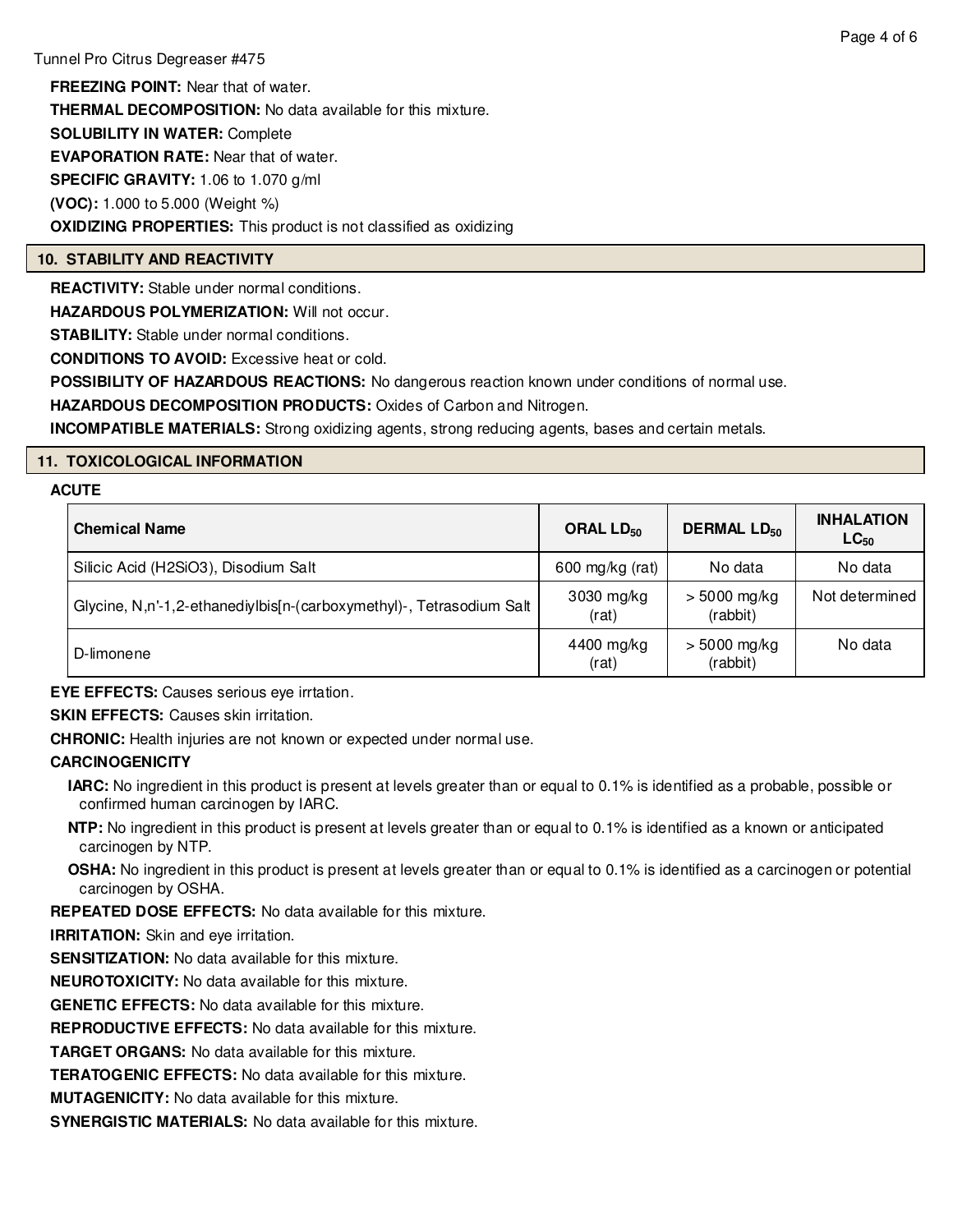# **12. ECOLOGICAL INFORMATION**

**ECOTOXICOLOGICAL INFORMATION:** Toxic to aquatic life with long lasting effects.

**BIOACCUMULATION/ACCUMULATION:** The potential for bioconcentration in organisms is low.

**AQUATIC TOXICITY (ACUTE):** No data available for this mixture.

**CHEMICAL FATE INFORMATION:** This product is expected to be readily biodegradable.

#### **13. DISPOSAL CONSIDERATIONS**

**DISPOSAL METHOD:** Follow all Federal, State and Local Regulations appropriate for this material.

**PRODUCT DISPOSAL:** Wastewater resulting from this product should be directed to a proper waste water treatment facility.

**EMPTY CONTAINER:** Empty containers should be taken to an approved waste handling site for recycling or disposal. Do not reuse empty containers.

# **14. TRANSPORT INFORMATION**

# **DOT (DEPARTMENT OF TRANSPORTATION)**

**PROPER SHIPPING NAME:** Not regulated as dangerous goods.

# **ROAD AND RAIL (ADR/RID)**

**PROPER SHIPPING NAME:** Not dangerous goods.

# **15. REGULATORY INFORMATION**

# **UNITED STATES**

# **SARA TITLE III (SUPERFUND AMENDMENTS AND REAUTHORIZATION ACT)**

**311/312 HAZARD CATEGORIES:** Acute Health Hazard

# **FIRE:** No **PRESSURE GENERATING:** No **REACTIVITY:** No **ACUTE:** Yes **CHRONIC:** No

**313 REPORTABLE INGREDIENTS:** This product does not contain any chemical components that exceed the threshold (De Minimis) reporting levels established by SARA Title III, Section 313.

#### **302/304 EMERGENCY PLANNING**

**EMERGENCY PLAN:** No chemicals in this product are subject to the reporting requirements of SARA Title III, Section 302.

# **CERCLA (COMPREHENSIVE ENVIRONMENTAL RESPONSE, COMPENSATION, AND LIABILITY ACT)**

**CERCLA REGULATORY:** Not listed.

# **TSCA (TOXIC SUBSTANCE CONTROL ACT)**

**TSCA REGULATORY:** All ingredients are listed.

**CALIFORNIA PROPOSITION 65:** This product contains trace amounts of Ethylene Oxide. CAS# 75-21-8

**OSHA HAZARD COMM. RULE:** This product is a "Hazardous Chemical" as defined by the OSHA Hazard Communication Standard, 29 CFR 1910.1200.

#### **16. OTHER INFORMATION**

#### **REASON FOR ISSUE:** New SDS format





**ADDITIONAL SDS INFORMATION:** This Safety Data Sheet applies to this product in its concentrated form (as supplied). The hazards of this product will diminish significantly at end use dilution ratios.